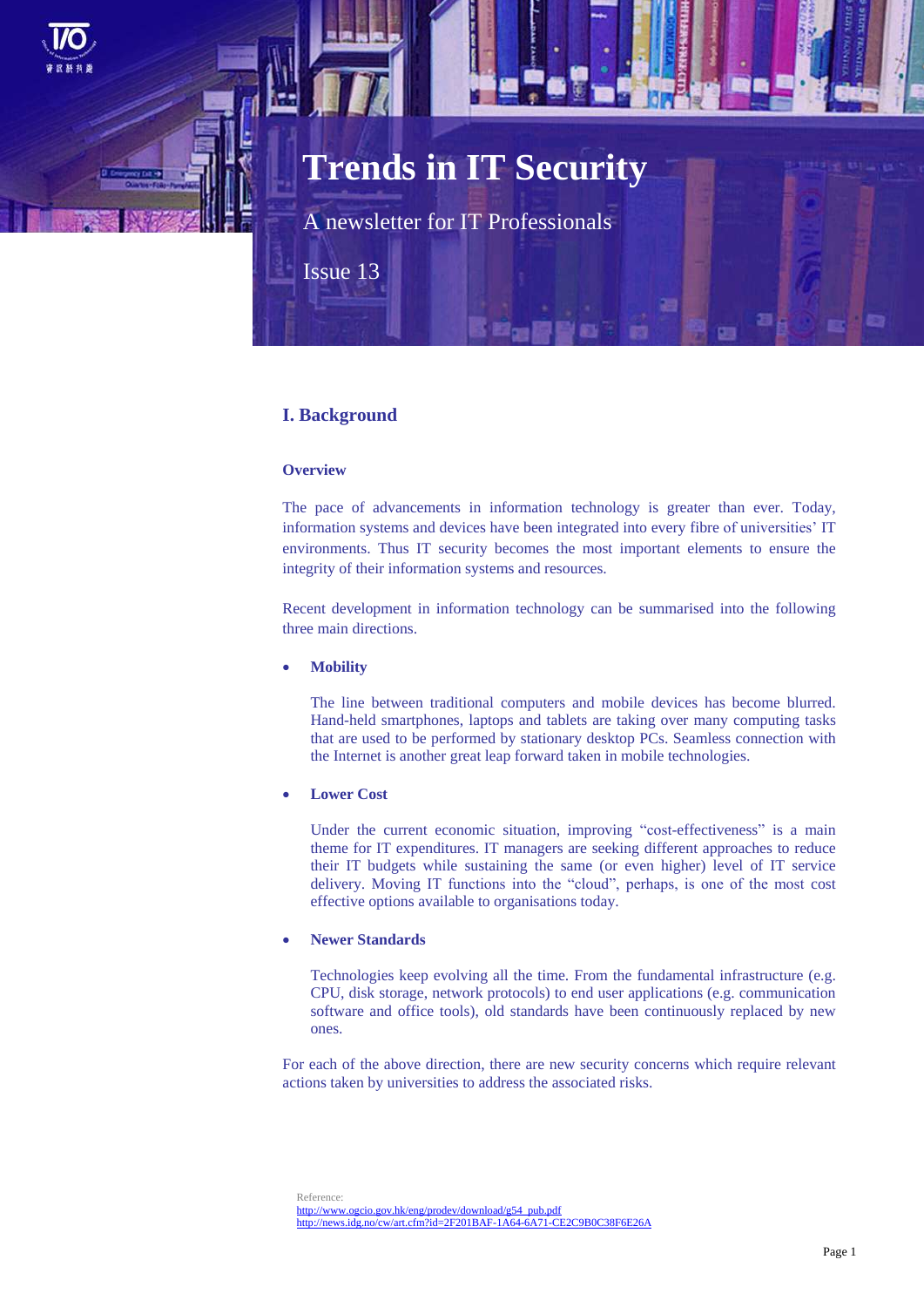

# **I. Background (cont'd)**

In this article, we will focus on the following three representative developments in information technology and introduce latest trends in the information security aspects.

#### **Mobile Computing**

Mobile computing has been a hot topic for recent years. Mobile devices such as smartphones and tablets are getting much more powerful in these few years. In addition to the conventional telephone functions, they are capable of Internet browsing, making online transactions, downloading applications and providing location services like Global Positioning Services (GPS).

With the growing complexity of mobile devices, operating systems and applications, security threats are now more prevalent. According to a survey conducted by Juniper Network Inc. in 2010, about 72% of respondents had shared or accessed sensitive information, such as bank accounts and credit card numbers, via their mobile devices. Applications of these kinds raised the severity of sensitive data leakage or malicious attacks.

One of the popular Open mobile platforms, Android, has suffered several attacks from hostile software in the form of viruses, worms and Trojan horses. iOS, another widely used mobile operating system for Apple's iPhones, was once known to have a security flaw that allows an application to download and execute unsigned program codes (i.e. programs without proven authenticity) from a remote source.

### **Cloud Computing**

One of the biggest waves of technology innovation is the cloud computing. It defines a way to increase capacity or add capabilities quickly without investing in new infrastructure, training new personnel, or licensing new software.

There are a number of security flaws associated with cloud computing, which can be categorised into:

 **Security Flaws in Cloud Providers –** Security issues related to organisations providing the cloud services, including the underlying infrastructure, IT operational procedures and information systems deployed.

Researchers have pointed out that multiple security vulnerabilities are found in many cloud architectures. Amazon Web Services was found to have security flaws that may allow unauthorised access to all user data and cross-site scripting attacks.

Reference: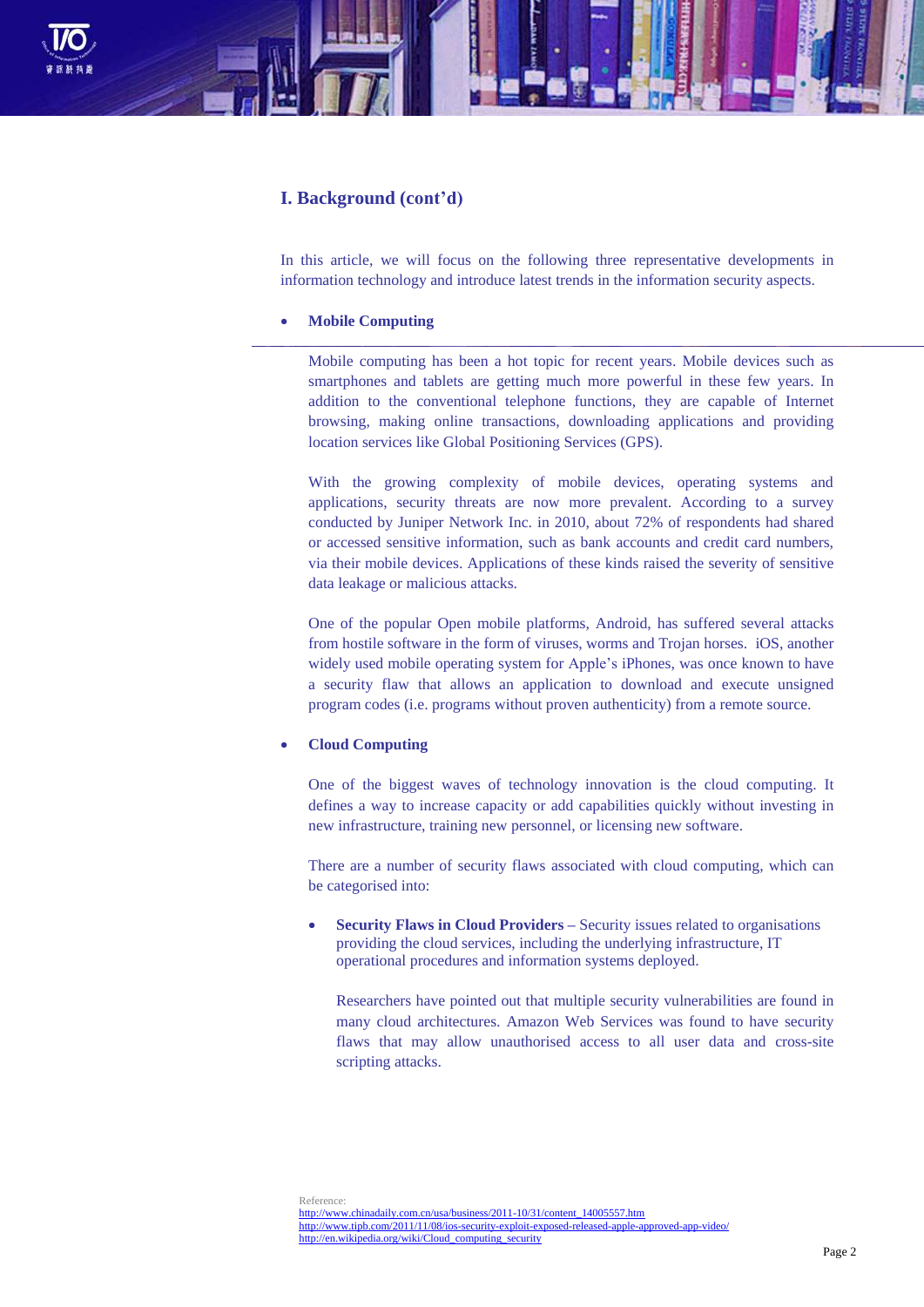

# **I. Background (cont'd)**

 **Security Flaws in Customers –** Security issues that reside at client's IT environments, such as insufficient user awareness for cloud security, inappropriate cloud user account maintenance process and unsecured Internet communication protocol used for accessing cloud services.

Based on Harris Interactive's survey on cloud security in 2010, more than 65% of Hong Kong firms surveyed that have not already implemented cloud security measures were planning to implement a cloud solution or purchase a cloud service in the future.

# **Internet Protocol Version 6 (IPv6)**

With the last batch of Internet Protocol Version 4 (IPv4) assigned on 3 February 2011, organisations now need to seriously consider migrating to IPv6, the longanticipated upgrade to the Internet's main communication protocol.

Comparing to IPv4, IPv6 has larger address space, supports multi-cast (i.e. transmission of packets to multiple destinations in a single send action), allow more efficient processing by routers and is more compatible with mobile networks.

However, IPv6 represents a new territory for universities and security has always been a challenge in IPv6 deployment. New features of IPv6 indicate the possible existence of unknown threats that may be leveraged by hackers. As IPv6 is still in its early stage, the solutions to these threats and proven best practices will only come after implementation experience.

# **Related Article**

#### **New Trends Cause Asian Firms to Review IT Security Strategies**

New trends in information technology, including cloud computing and an increase in mobile devices connecting to the corporate networks, are prompting companies to review their IT security strategies.

According to a commissioned study by Fortinet, a network security provider, companies in the region are showing concern that their IT security coverage and related costs may need to be improved to guard against any security threats.

See the article: <http://news.idg.no/cw/art.cfm?id=2F201BAF-1A64-6A71-CE2C9B0C38F6E26A>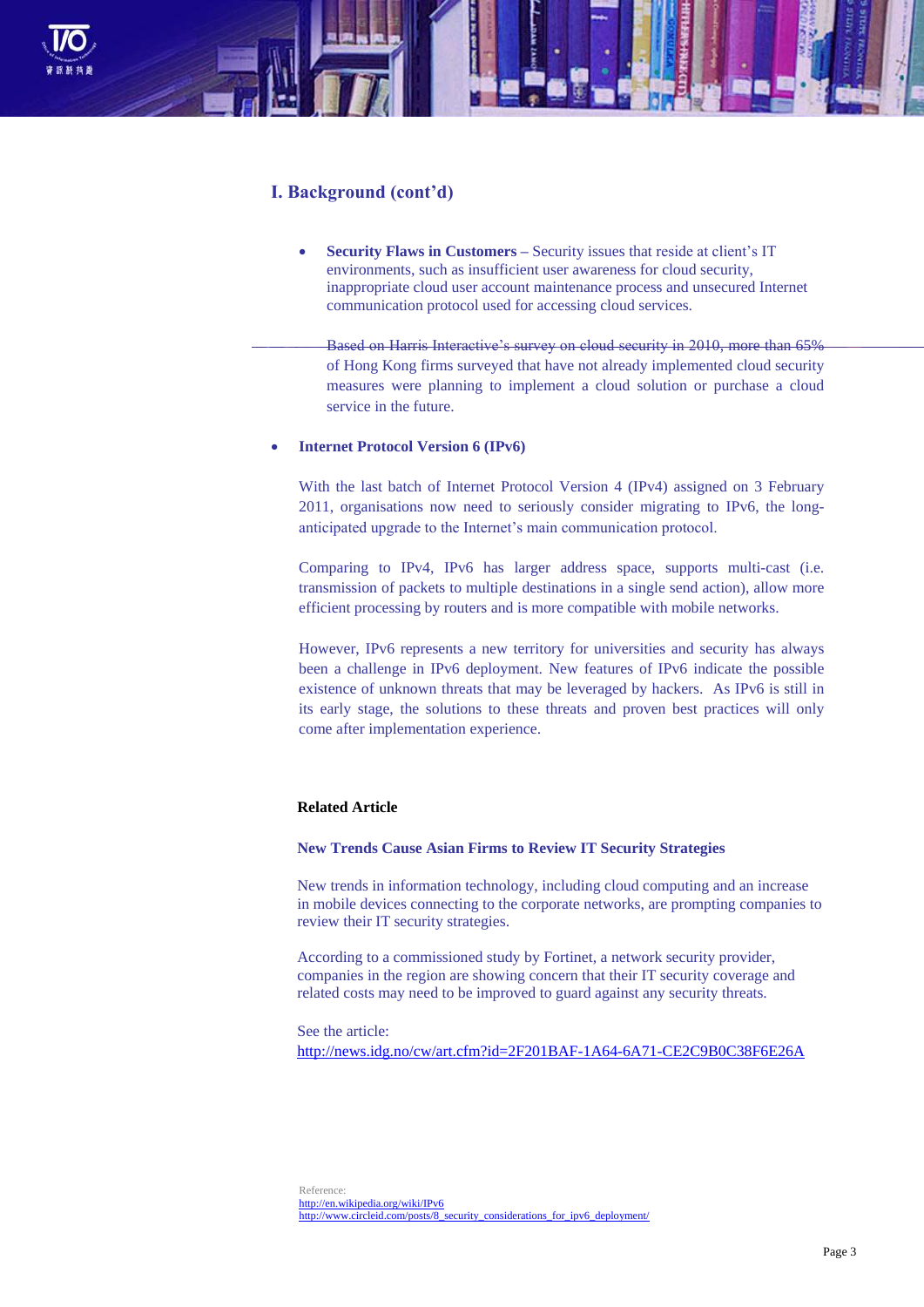

# **II. Security Concerns**

#### **Security Concerns in Mobile Computing**

#### **Theft or Loss of Mobile Devices**

Despite the monetary loss to the users of mobile devices, theft / loss of mobile devices also means potential leakage of sensitive data related to personal identification, confidential material and financial information.

In addition, by allowing staff or students to use hand-held mobile devices to conduct academic research or administrative tasks, the impact on universities due to theft / loss events will become much more significant.

# **Viruses and Malware**

Wherever there are information systems, the presence of viruses and malware is inevitable. Infection of viruses and malware has now become a serious topic since mobile devices can interact with the Internet and install various applications in the same way as desktops.

According to the research by Juniper Network Inc., in a short period from July 2011 to November 2011, Google's Android operating system has had an almost sixfold increase in threats such as spyware and viruses. Once infected, users' private data will be in great danger and their communication with external parties could be hijacked without any notice.

# **Unsecured Wireless Hot Spots**

Comparing to the Internet services provided by mobile service providers, stationary wireless hot spots are still preferred by most of mobile device users because of higher connection speed, more stability and less service charges. Public places like coffee shops, airports and shopping malls, where unsecured wireless hot spots are offered, are the weakest links in the security chain connecting mobile devices to the Internet.

#### **Security Concerns in Cloud Computing**

# **Shared Technology Issues**

Cloud providers deliver their services in a scalable way by sharing infrastructure (e.g. storage, CPU and network), which does not provide strong isolation properties for a multi-tenant architecture.

Attacks have surfaced in recent years that target the cloud computing environments with weak compartmentalisation to gain unauthorised access to the data of other tenants.

Reference:

<http://www.infosec.gov.hk/english/technical/files/mobilets.pdf> <http://www.kansascity.com/2011/11/15/3267279/android-more-virus-prone-than.html> <https://cloudsecurityalliance.org/topthreats/csathreats.v1.0.pdf>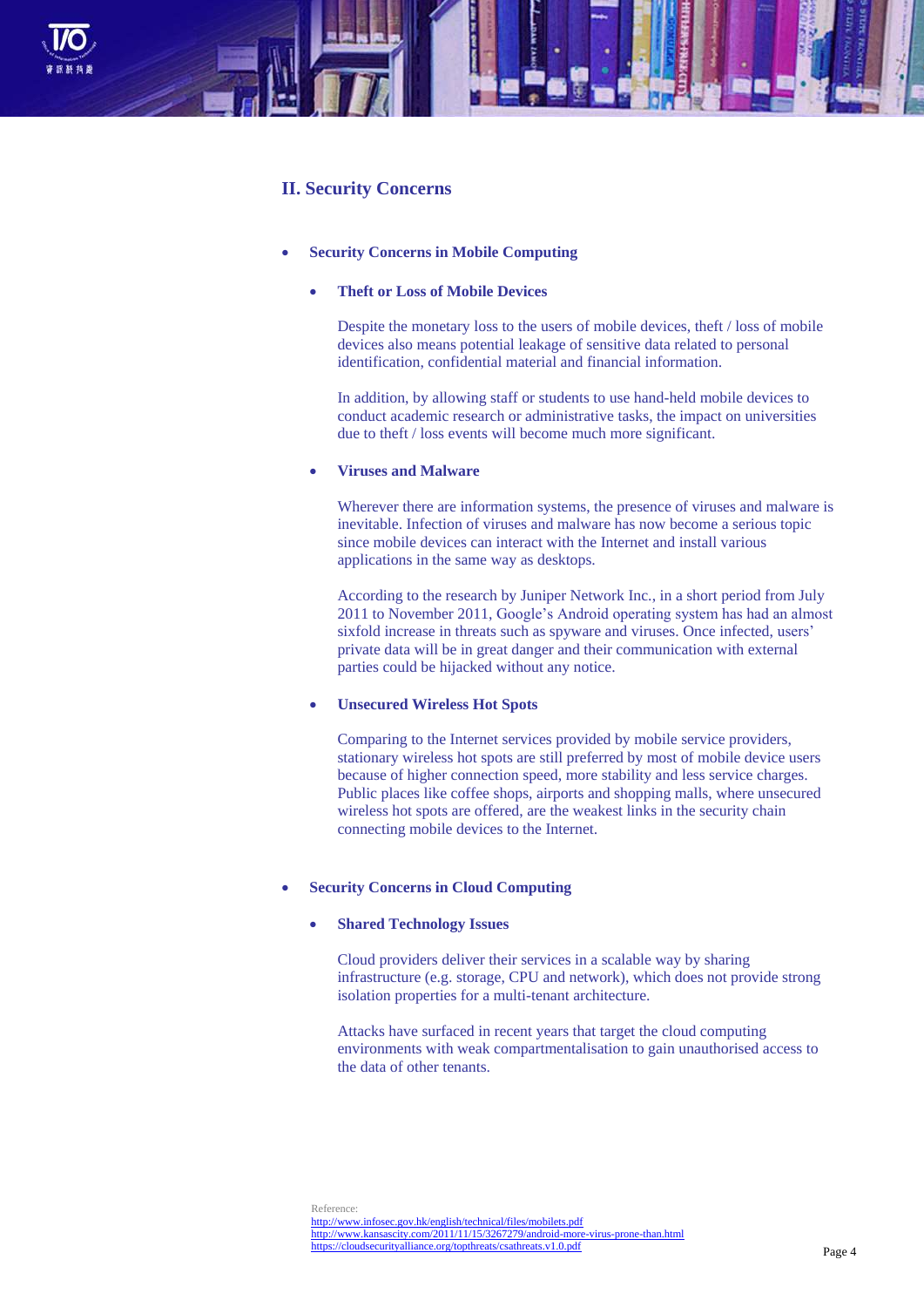

# **II. Security Concerns (cont'd)**

#### **Data Loss or Leakage**

Data stored in the cloud will be subject to a lower degree of control by universities. Deletion or alteration of records without backup, loss of encryption keys, physical damage of storage devices within the cloud service providers can easily result in data compromise. Insufficient authentication, authorisation and audit controls also indicate a higher risk of data leakage. Important information, such as staff / student personal information, examination records and research material, may be unrecoverable or disclosed to unauthorised parties, causing an impact on universities' reputation or even leading to potential litigations.

#### **Unknown Risk Profile**

When adopting a cloud service, universities may be well informed of the features and functionality by the cloud service provider. However, the details or compliance of the internal security measures, configuration hardening, patching, auditing and logging are usually overlooked. One of the biggest consequences is that the universities may not be able to correctly estimate their security posture and be aware of the level of security threats they may encounter.

#### **Security Concerns in IPv6**

#### **Larger Network Segments**

IPv6 supports network segments (i.e. around 18 quintillion hosts on a single segment) that are much larger than those supported by IPv4. The increase in network segment scale imposes challenges on network management practices, such as IP address administration and vulnerability scan.

#### **Extension Headers**

IPv6 allows additional headers, also known as "Extension Headers", to follow the main headers, specifying options like destination and authentication. In presence of large number of extension headers, traditional firewalls, routers or other security gateways may suffer from performance degradation, creating a potential vector for Denial of Service (DoS) threats.

## **Dual-stack**

Dual-stack refers to the support of both IPv4 and IPv6 on a single network device. The co-existence of IPv4 and IPv6 dual stacks increase the potential for security vulnerabilities, because one can be subject to attacks on both IPv4 and IPv6. Users may have the firewalls well configured for IPv4 but their hosts are running IPv6, which makes them vulnerable to IPv6 attacks.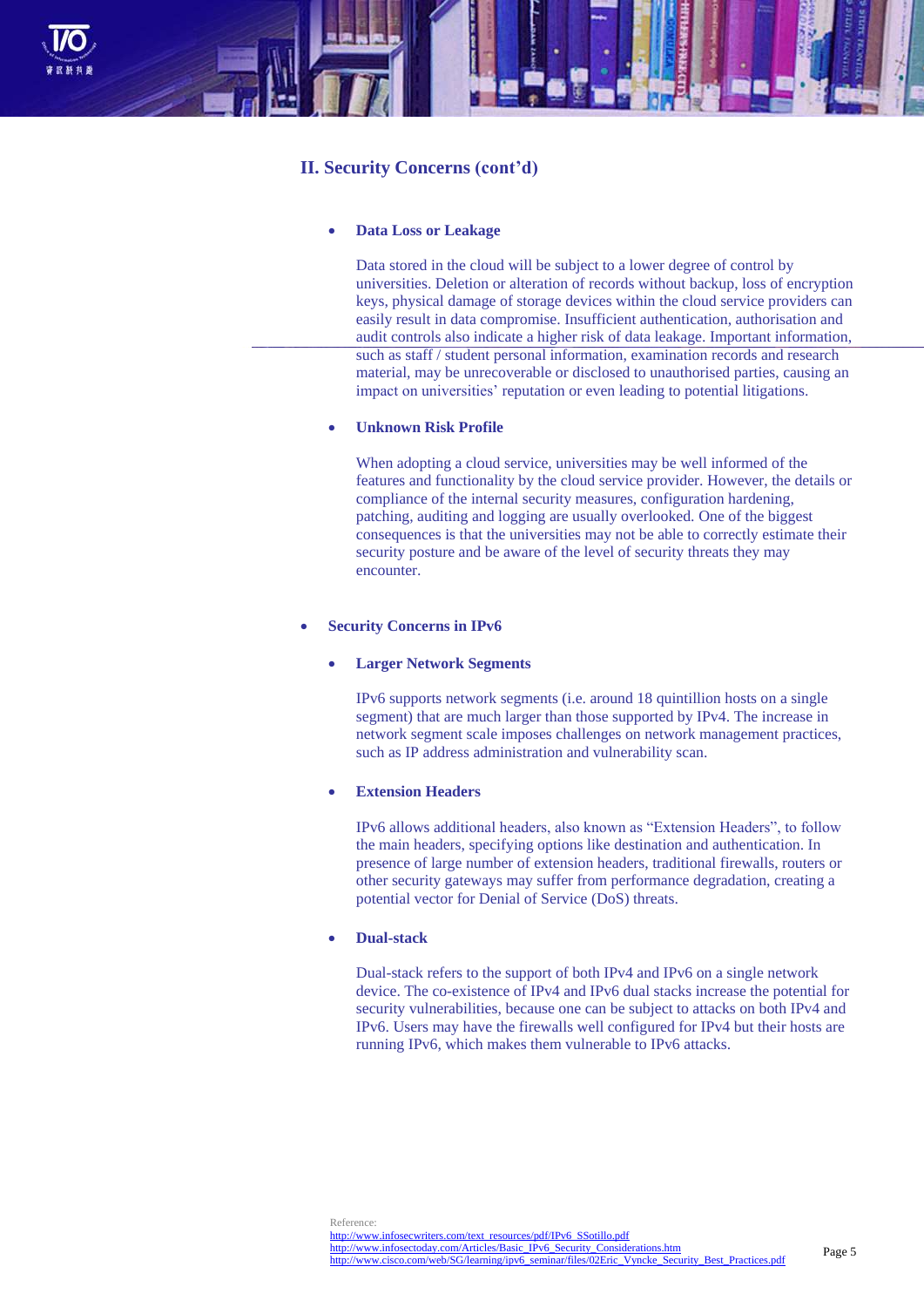

# **III. Vulnerabilities and Exploitations**

#### **Mobile Computing**

#### **Exploitations on Application Vulnerability**

Mobile devices usually run popular operating system and web-based applications, making them a target for application and operating system vulnerability exploitations just like laptops or desktops. For example, researchers of Privateer Labs have found a hole in Android that allows a malicious app to disable an installed anti-virus app on the user's mobile phone; Apple's iOS was vulnerable to a tool called "sslsniff", which performs "man-in-the-middle" attacks against Secure Socket Layer (SSL) / TLS (Transport Layer Security) connections made by iPhones.

#### **Exploitations via Phishing Scam**

Most of the web browsers for traditional PCs are capable of warning users when accessing phishing websites, yet such functionality is not widely deployed on mobile devices. As a result, mobile users are more susceptible to phishing scams.

Another reason is that mobile devices usually come with smaller screens, which limit the amount of information available for users to spot phishing attempts. Take BlackBerry as an example, it is difficult for users to distinguish a phishing e-mail because the "From" field only shows sender's name, instead of the full e-mail address.

# **Cloud Computing**

# **Exploitation on Insecure Interfaces and Application Programming Interface (API)**

Cloud providers offer a set of software interfaces or APIs for their customers to manage and interact with the cloud services. The interfaces encompass various security areas of the cloud services, ranging from authentication and access control to encryption and activity monitoring. The security and availability of the cloud services are dependent upon the security features of these interfaces.

Weakness in the security design of the software interfaces or APIs may cause the cloud to be vulnerable to exploitation methods such as authentication bypass or API hacks.

# **Account Hijacking**

Phishing, pharming and e-mail based attacks, which aim at stealing cloud service account names and passwords, are one kind of typical exploitations targeting cloud users within universities. Once the user credentials are leaked, hackers can have access to personal data or proprietary information related to universities.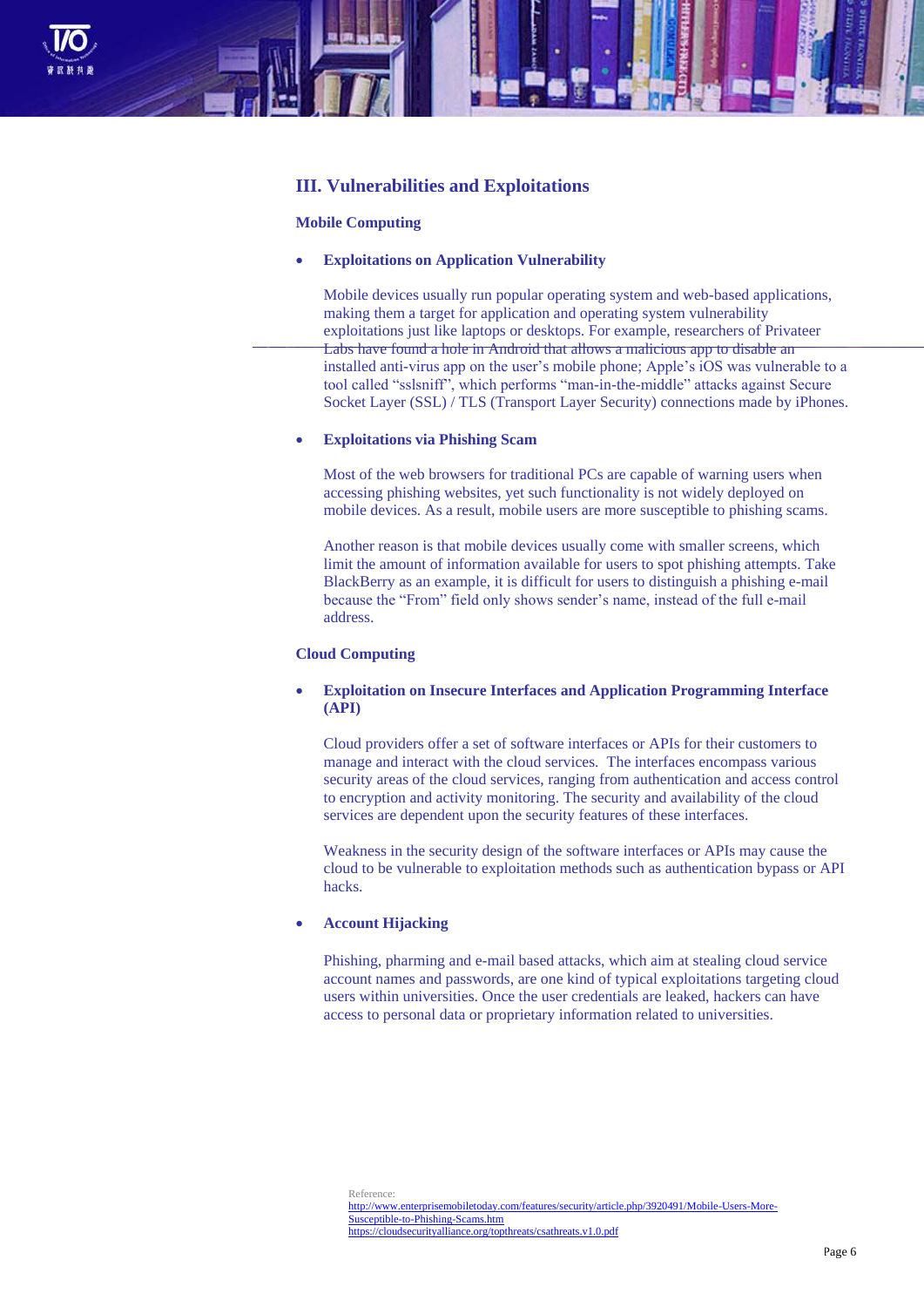

# **III. Vulnerabilities and Exploitations (cont'd)**

# **Cloud Service Used as Hacking Base**

A recent disturbing trend reveals that hackers have begun to utilise the vast computing power of cloud services to carry our cyber attacks. As cloud services provide enormous processing power and storage space, they are considered an ideal platform for assaults like "brute force attacks" (e.g. sending a constant stream of passwords until the correct combination is found to crack the authentication mechanism).

A real world case is the attack on Sony's PlayStation Network in 2011. The hacker bought time on Amazon's Elastic Compute Cloud (EC2) virtual supercomputer using a false name and launched that attack on Sony. By leveraging the EC2's massive and inexpensive processing capability, the hacker has drastically speeded up the "brute force" attacks against the encrypted passwords within the PlayStation Network.

# **IPv6**

# **Denial of Service (DoS)**

Extension headers of IPv6 gives rise to DoS attacks. There exists a possibility for a large amount of malicious traffic to be sent with a high priority through the manipulation of extension headers by hackers. Network devices that prioritise the malicious traffic could suffer from performance degradation and impact valid traffic on the network.

In addition, the use of Neighbour Discovery (ND) in IPv6 allow anyone to join a local link either within minimal or no link-layer authentication. This opens the door for hackers to construct bogus ND packets and launch DoS attacks.

# **Scan Attacks**

A first look at IPv6's large network segments may give people the idea that scan attack is not feasible in IPv6 environment, because it will cost about 5 billion years to finish the scanning using the traditional brute force method.

Unfortunately, the reality is that there are special addresses commonly reserved for servers and routers, which can significantly narrow down the scope of scan attacks. Furthermore, the following features of IPv6 can also make the scan attacks more "efficient"

- 1. Multi-cast that allow packets to be delivered to multiple destinations in a single send action; and
- 2. Inner caches within IPv6 nodes that store the network status, routing data and neighbour information.

Reference: <http://www.homelandsecuritynewswire.com/hackers-using-cloud-networks-launch-powerful-attacks> <http://www.securitynewsdaily.com/amazons-cloud-servers-possibly-used-sony-attack-0794/> [http://www.infosectoday.com/Articles/Basic\\_IPv6\\_Security\\_Considerations.htm](http://www.infosectoday.com/Articles/Basic_IPv6_Security_Considerations.htm)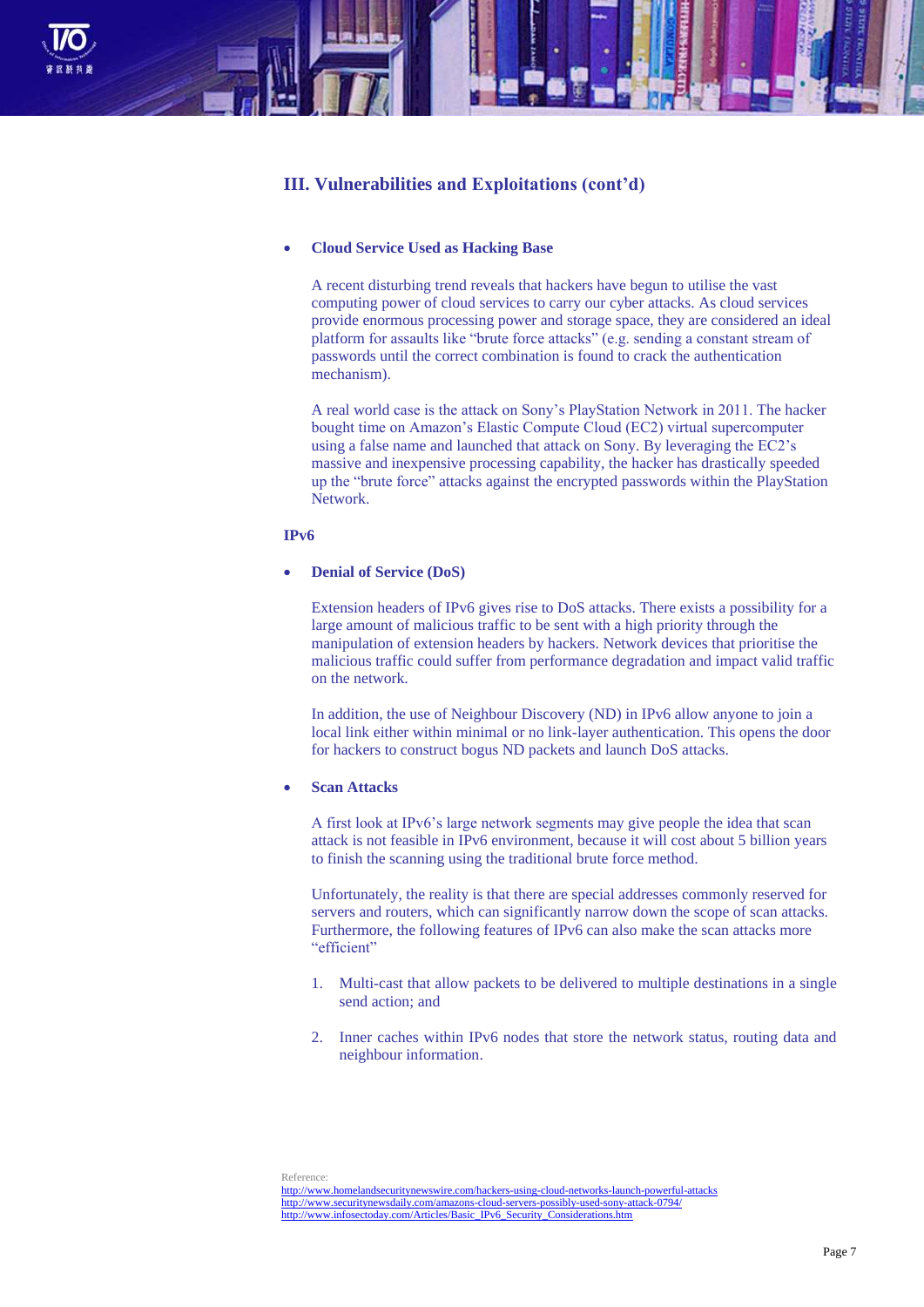

# **IV. Recommendations on Security Hardening**

Some hardening steps for mitigating the aforementioned IT security trends in mobile computing, cloud computing and IPv6 are listed below:

#### **Mobile Computing**

# **Use Mobile Devices with Sufficient Security Features**

As a starting point, universities should ensure that the mobile devices used for accessing, processing and storing sensitive data must contain a minimum set of security features:

- 1. Enforceable mandatory password to unlock screens
- 2. Enforceable automatic device lock
- 3. Password retry limit
- 4. Mandatory device encryption
- 5. Over-the-air remote wipe/kill capability in case of device theft / loss

#### **Maintain System Integrity**

Mobile devices, especially those installed with popular operating systems, should have anti-virus / anti-malware software / firewall installed and enabled. Periodic system scans to check for viruses or malicious codes should be performed. Users should never install applications from the Internet without a high level of assurance that the product is safe and contains no malicious contents. Universities may restrict the users' access to download applications from websites like Cydia (i.e. a popular website for applications usable on jailbroken iOS devices), or to install programs by themselves.

#### **Dispose Mobile Device Properly**

Mobile devices are evolving in terms of functionalities and usage. Proper disposal procedures should be followed if outdated or old mobile devices have been used to store sensitive university data. Prior to disposal, a thorough wipe of all data or a complete reset should be performed. For devices with hard disks, such as laptops, secure data sanitization is recommended to completely erase the previous data.

# **Cloud Computing**

# **Data Encryption**

Data encryption, such as Secure Socket Layer (SSL), Advanced Encryption Standard (AES) and Homomorphic Encryption, offers protection of universities' sensitive data in a shared IT environment. Encryption should be used on the following data types:

- 1. Data in Transit over Networks
- 2. Data at Rest (i.e. reside in the servers of cloud service providers)

Reference: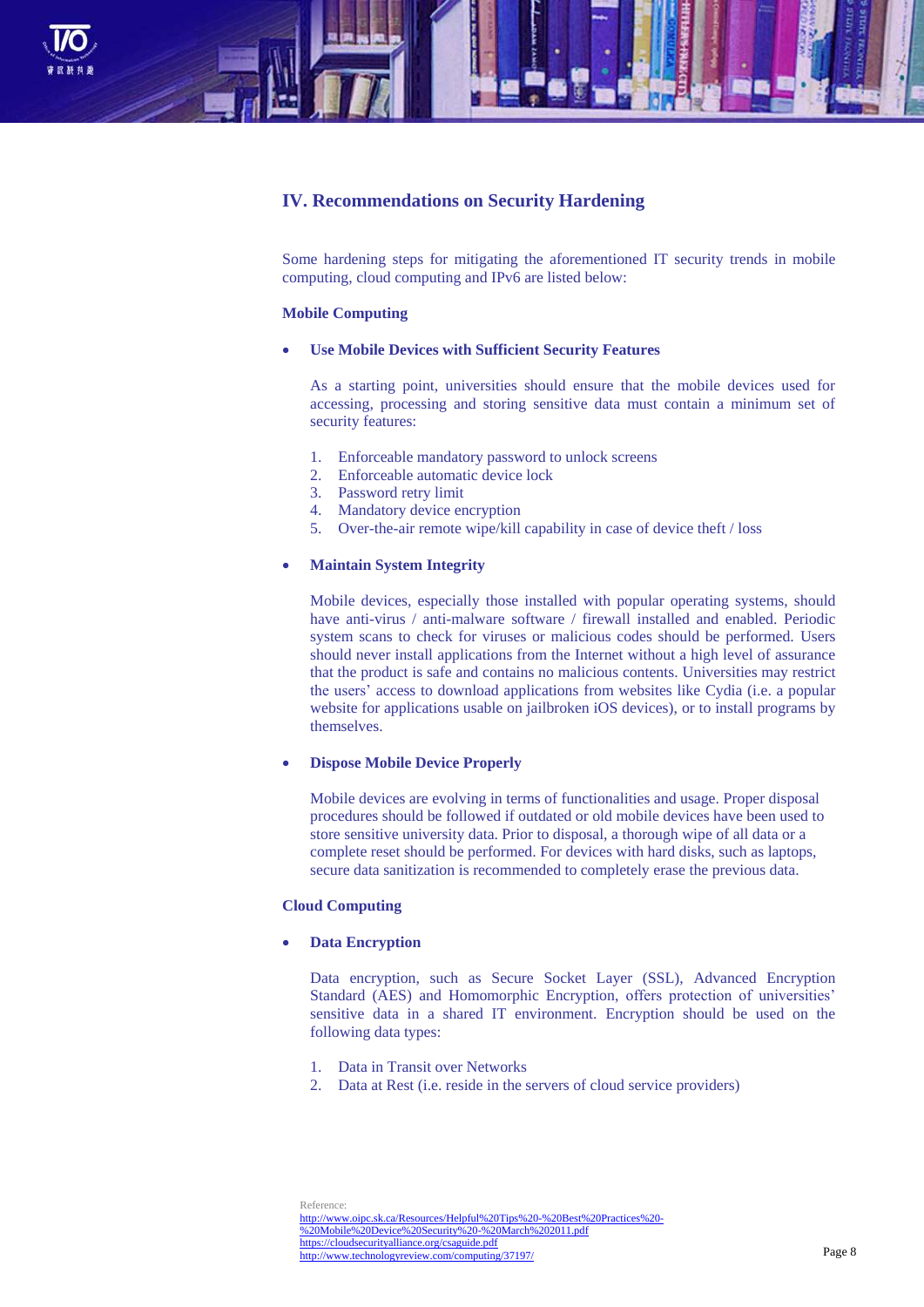

# **IV. Recommendations on Security Hardening (cont'd)**

3. Data on Backup Media

## **Identity and Access Management**

To address the security issues introduced by today's aggressive adoption of an admittedly immature cloud ecosystem, universities should assess their identity and access management process within a cloud environment.

- 1. Open authentication standards are generally preferred for cloud service providers. Any providers, especially Software as a Service (SaaS) providers, that implement proprietary methods to delegate authentication should be thoroughly evaluated by universities for security consideration.
- 2. For Infrastructure as a Service (IaaS) cloud, dedicated VPN tunnel connected to the universities' network is recommend because it can leverage existing identity management system (e.g. Single Sign-On solutions or Lightweight Directory Access Protocol based authentication)
- 3. Universities are also recommended to choose cloud service providers with support for strong authentication mechanisms, such as one-time password, biometrics, digital certificates and Kerberos.

#### **IPv6**

IPV6 security controls can be enforced in various different ways, which include:

#### **Restrict Multi-cast**

Multi-cast scope boundaries need to be enforced within IPv6 routers, packet filters, firewalls and other endpoints. Firewalls should be configured to inspect all source IPv6 addresses and filter any packets with a multi-cast source address.

# **Prevent Dual-stack Situation**

Only allow traffic deemed as "necessary" (i.e. the so-called "default deny" policy). Universities need to implement necessary measures to monitor network and block unwanted IPv4 or IPv6 traffic. For network devices or hosts with native IPv6 support, additional care should be taken to prevent the "default" enabling of IPv6 connection.

# **Upgrade Network Protection Devices / Tools**

Various features of IPv6, such as larger network segments, extension headers and multi-casting, would set higher requirements on the intelligence and functionalities of network protection devices / tools, such as firewalls and network vulnerability scanning tools. When migrating to IPv6, universities should proactively contact vendors for the latest security standards and hardening advice on IPv6.